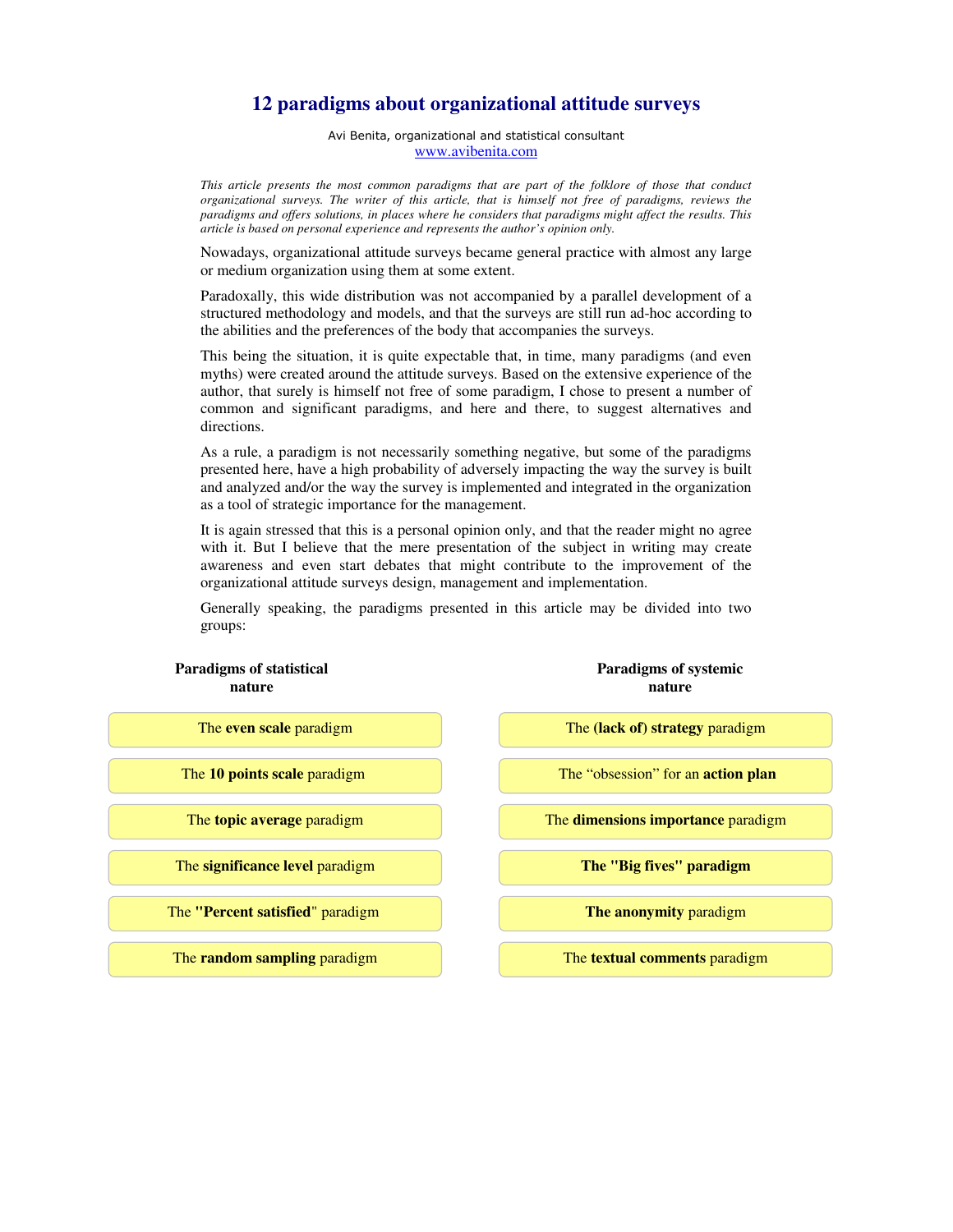# **Paradigms of a systemic nature**

## *Paradigm 1: The (lack of) strategy paradigm*

When the much-awaited moment for presenting of the results to the organization management comes, the general manager often asks me about my recommendations to the organization following the results.

This simple, and seemingly legitimate question, hides the fact that the organization has no focused vision and well articulated strategy for its human resources. While it could be expected that the survey would serve as a tool for reflecting the gap between the declared strategy and the actual situation as reflected by the survey, it looks like the management "takes a ride" on the survey in order to finally confront with strategic aspects in the field of human resources. Same as expecting the thermometer to tell us what the optimum body temperature should be.

It is clear that we are talking about a most common and accepted habit that may be encountered in many organizations. The correct situation is to have a human resources strategy that is unrelated to a survey and even in its total absence. The survey, as other measurement tools, exists for the purpose of revealing the gap between the desirable and the existing situation.

Therefore, the position holders in human resources are expected to "force" the management to formulate its credo in relation to human resources, and only then to present the survey results in order to detect the gaps.

## *Paradigm 2: The "obsession" for an action plan*

Many organizations tend to determine the success of the survey by the number of changes and activities that came as a result. And, alas, in many cases, this measure does not point to a great success.

There is no doubt that a well built and analyzed survey should indicate activity directions and steps to be taken. But it will be wrong to consider the action plan as the most important outcome.

It must be kept in mind that the purpose of the survey is to reflect a situation that most of its characteristics are already known. The strength of the survey stays in its ability to reflect, in a clear and quantitative way, the attitude of the surveyed population towards the object of the survey and not in the quantity of surprises and dramas it creates.

The survey is a component of the modeling measurement that helps "put on the map" of the organization and of the management the surveyed issue. Its success should be measured in terms of its ability to perform this task.

This does not mean that we are opposed to drawing action plans as a result of a survey` we would rather recommend to abstain from putting pressure on the different units to derive an action plan "at any cost", and especially not without proper accompaniment of human resources or any other relevant body in the organization. In this context, it is important to remember, that most of the patterns revealed by the survey usually relate to cross-organizational issues rather than to unit specific issues.

Page 2 of 7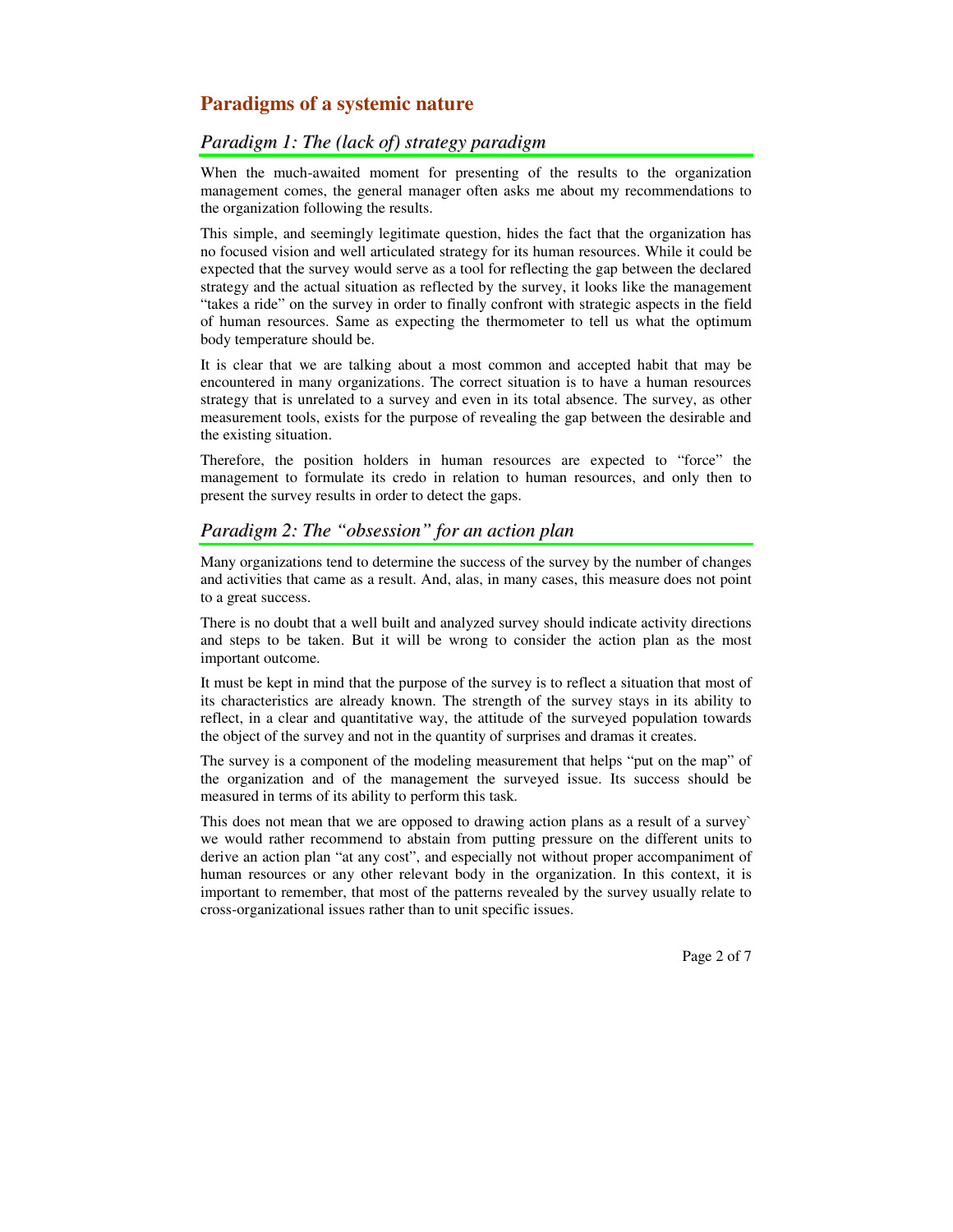There is no doubt that one of the expected outcomes of the survey is to point out the importance of the various dimensions in the eyes of the employees / managers, as a tool for prioritizing the issues that must be handled as a result.

One of the tools still used by many companies is a direct question about to the importance the answerer relates to a specific dimension or issue. Experience shows, that results obtained by this approach lack variance, and are mostly centered on "very important". It resembles the question children are asked: who do you love more, you mother or your father?

Most of the issues involved in the survey are important to the employee, and the employee has no real choice in grading his/hers preferences in relation to the "attitude of the direct manager" or "quality of the food served at the company's restaurant" …

As a solution, we would like to recommend the use of more advanced statistic tools that have the ability to draw conclusions and "to guess" from the multitude of data the weight a specific issue has in the general opinion of the surveyed population. (Such as "the percent of the explained variance" or SplitIndex $^{\circ}$ <sup>1</sup>)

It is important to remember that the use of this kind of tools requires extra care, since a low weight may be related to an issue due to a low variance in the grades it received.

## *Paradigm 4: The anonymity paradigm*

This is definitely a sensitive issue that always rises in the design of the survey. The concern about safeguarding the anonymity is so high that it may sometimes lead to the survey cancellation.

We do not mean to argue that the concern the answerers might refrain from participating in the survey or might distort the results is not legitimate, or even partially justified, but my feeling is that this was taken out of proportion and that sometimes people like to "fear" the issue.

As a veteran in the field, I have not yet encountered a survey where this concern proved right, one way or another. I cannot be sure about it, of course, but the experience and special analyses of the survey help me quickly identify patterns and unreasonable results.

And even more, this concern expresses distrust in the employee and sees him/ her as a suspicious and persecuted person. Even if this kind of employee might exist to some extent, most of the employees are interested in expressing their opinions and cooperate willingly with the survey.

It is important, of course, to ensure the anonymity and to convince that this promise will be kept uncompromisingly.

 $\overline{a}$ 

Page 3 of 7

<sup>&</sup>lt;sup>1</sup> Methodology developed by the author of this article, aimed at pointing out the issues that explain the gaps in the evaluation of a specific issue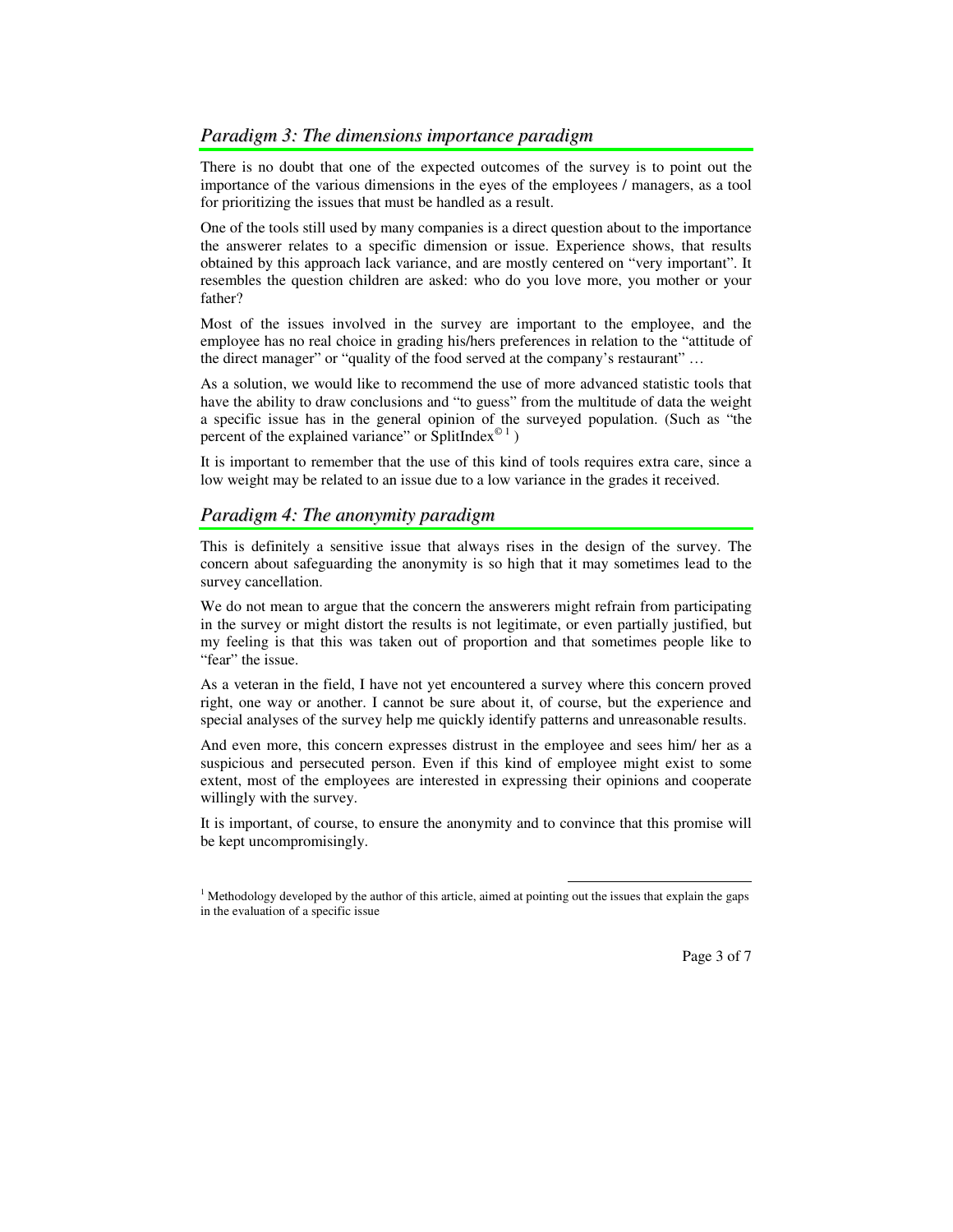Even if some of the answers are biased as a result of the concern the answerer might be identified, the statistical nature of the survey analysis makes it possible to absorb the distortions, without significant damage to the overall picture.

## *Paradigm 5: The "Big fives" paradigm*

When a survey creates a multitude of data, it is natural to look for a way to present the main points. One of the ways used by many organizations is to present the five subjects that were graded highest and the five subjects that were graded lowest.

This approach is somehow naïve, and experience shows that there is a great chance that the same subjects appear in the list. This is due to the fact that each subject has its natural and proper characteristic, independent of the organization. Therefore it is to be expected that most of the organizations will grade it similarly: wages will always receive a low grade and the direct manager (surprising, isn't it) a high grade (we refer here to the average grade, not grades particular to specific units).

Therefore, it is imperative to use an approach that puts each issue in the right perspective and in its natural reference group. The most recommended approach is benchmarking vs. grades obtained in similar organizations.

#### *Paradigm 6: The textual comments paradigm*

The tendency to give much importance to the textual comments written by the survey answerers is justified, since they are supposed to point at important issues the statistical analysis does not reflect properly.

But the problem is exactly here: textual comments are often analyzed statistically by some categorization; in the best case the analysis will reveal the same patterns that appear in the main statistical analysis.

It is therefore recommended to take a much "softer" approach when analyzing the textual comments, if possible one that does not use statistical tools. There is no preferable method, but in our opinion the method should be based on the reading of the comments and the attempt to extract the feelings and the atmosphere the statistical analysis is likely to miss.

Page 4 of 7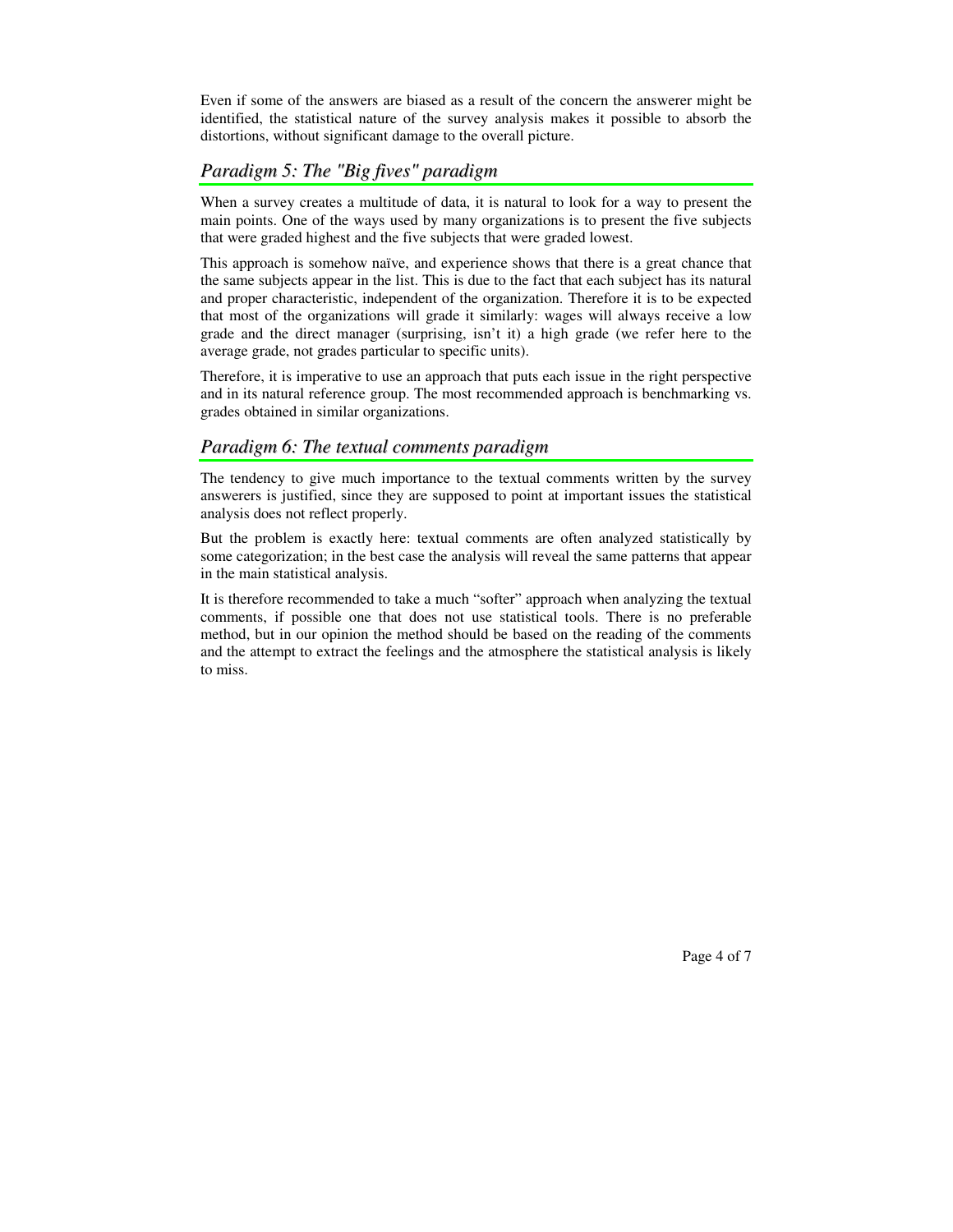# **Paradigms of a statistical nature**

#### *Paradigm 7: The even scale paradigm*

A classic dilemma when building a questionnaire is whether to use an even or an odd answer scale.

Those in favor of the even scale argue that it prevents the answerers to "drift to the middle", as if there was something wrong with it. In our opinion, the choice of the middle is not a drift, but a legitimate choice with the same meaning as any other choice. Actually, the fact that the even scale "forces" the answerer to be pro or contra seems to us the opposite of the reality where it is possible not to take sides but remain indecisive.

As a result, it seems that the odd scale enables the answerer to reflect in a more reliable and natural way the range of its feelings.

### *Paradigm 8: The 10 points scale paradigm*

Another dilemma related to the answers scale is connected to its width. Many of those dealing with surveys tend to use a 10 levels scale, believing it has a higher sensitivity than the more common 5 levels scale.

The main disadvantage of the 10 levels scale is that it is not possible to attach an explicit wording to each category; therefore one cannot be sure that the person that answered 7 is less satisfied than the person that answered 8, a fact that might severely impact the reliability of the results.

Moreover, most of the world benchmark publications are on the 5 levels scale. The above reasons and many other (such as the difficulty of presenting a 10 categories distribution), make us recommend the 5 points scale.

## *Paradigm 9: The topic average paradigm*

The typical questionnaire is divided into many logical topics, and each topic consists of many questions. In the organizational climate questionnaire, such an issue may be "*the working environment*" that may include questions related to workstation, office maintenance, ergonomic aspects and maybe also the quality of the meals and the relationships with the roommates.

Therefore it looks natural to average all the questions included in the topic and creates an average general score for the "*working environment*". This practice is completely unacceptable from the statistical point of view, since it "mixes oranges with tomatoes" and leads to a highly unreliable result.

It is not possible to give here a detailed explanation of the problem embedded in this approach, lets say only that is related in general to the fact that questions with a low correlation between them, that is to say that do not represent the same content world, are not to be averaged. As a rule, preliminary checks must be conducted before deciding to

Page 5 of 7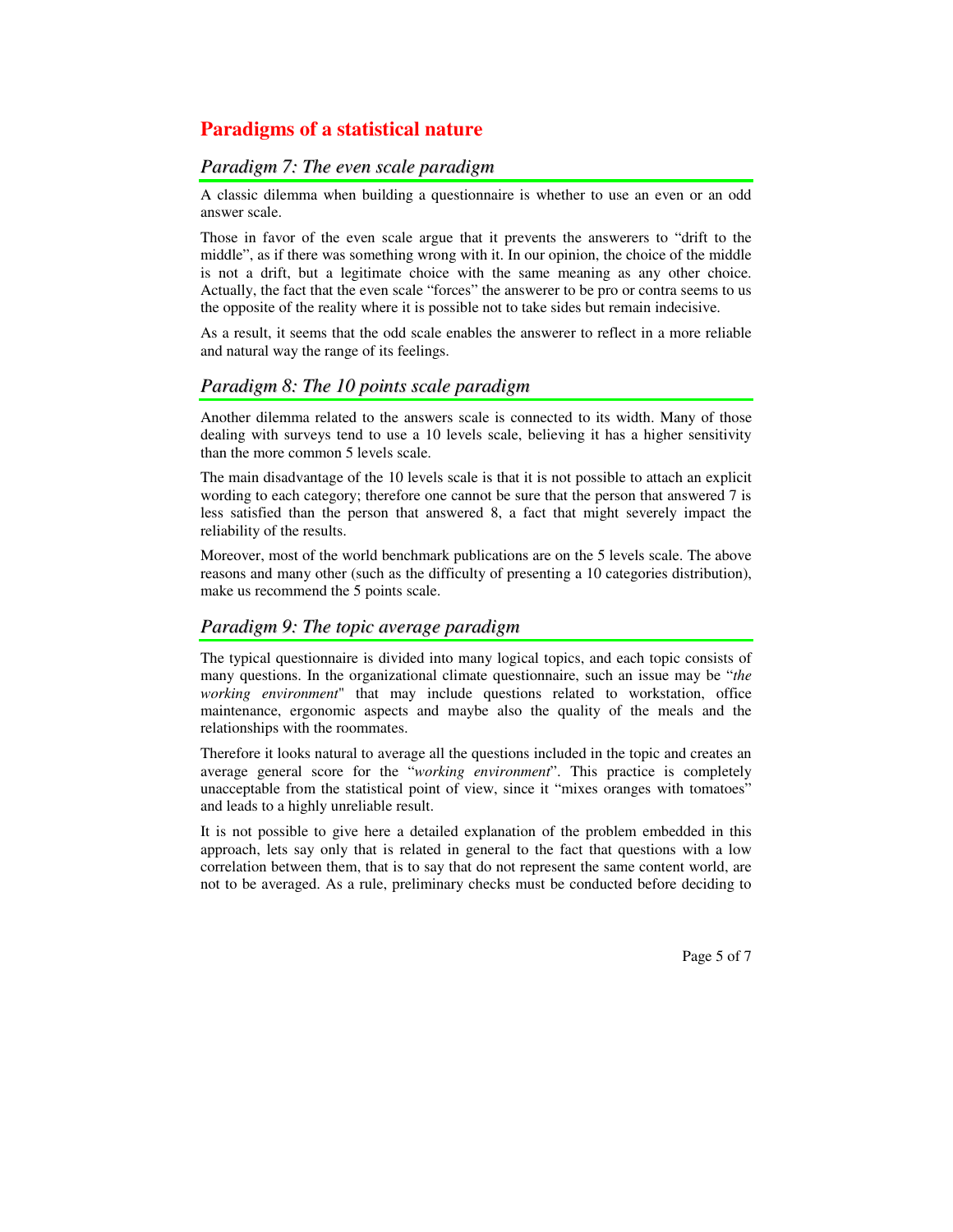bring several questions to the same dimension. The most popular check is Cronbach alpha and factorial analysis.

### *Paradigm 10: The significance level paradigm*

One of my preferred paradigms! When I present results in different categorizations (lets say by gender), there will always be someone in the audience asking if the difference between the results has statistical significance. Indeed, something from their studies has subsisted…

Our unequivocal recommendation is to stop being worried by this academic question, and to change it to the question: "*is the difference meaningful from the managerial point of view?*" This is not the place to explain why the significance issue not always has an added value in the analysis of a survey, but the rule is that a significant difference from the managerial point of view is likely to be statistically significant, while a statistically significant difference is not forcefully significant from the managerial point of view.

There are special cases when the significance issue is important, but it is recommended to concentrate, in the majority of the cases, on the issue of the managerial significance.

The requirement of the audience to show the standard deviation, suffers from the same paradigm. (This issue will be addressed in detail in the next article)

### *Paradigm 11: The "Percent satisfied" paradigm*

When analyzing a survey, a decision must be taken as to the leading index for the analysis of the different answers. A most common measure is the average (on of a 5 points scale), but many companies prefer to use the measure "*the percent of the persons with a positive attitude*". For example, when analyzing the general satisfaction question, the average measure will show a value such as 3.65 (on a of a 5 points scale) while the percentile measure will show 72% (the percent of the satisfied or very satisfied).

Both of the measures are legitimate and meaningful for the reader. Our claim against the use of the percentile measure is based on the fact that it transforms a 5 points scale into a 2 levels scale (as if the answers scale was 1- satisfied, 0- other). Statistically, this involves the loss of a great deal of information held in the broader scale that is much better represented by the average. It may be claimed that the average does not reflect the distribution, but this is true for the percentile measure also.

#### *Paradigm 12: The random sampling paradigm*

Most of the organizational attitude surveys are based to some extent on a random sample of the population, whether this was originally planned, or since response rate is never 100%.

Supposing we are talking about a random sample (each individual in the population has the same chance to be included in the sample), the calculation of the measures at the company level is done on the assumption (not always conscious) that all the surveyed subgroups have a proportional representation in the sample.

Page 6 of 7